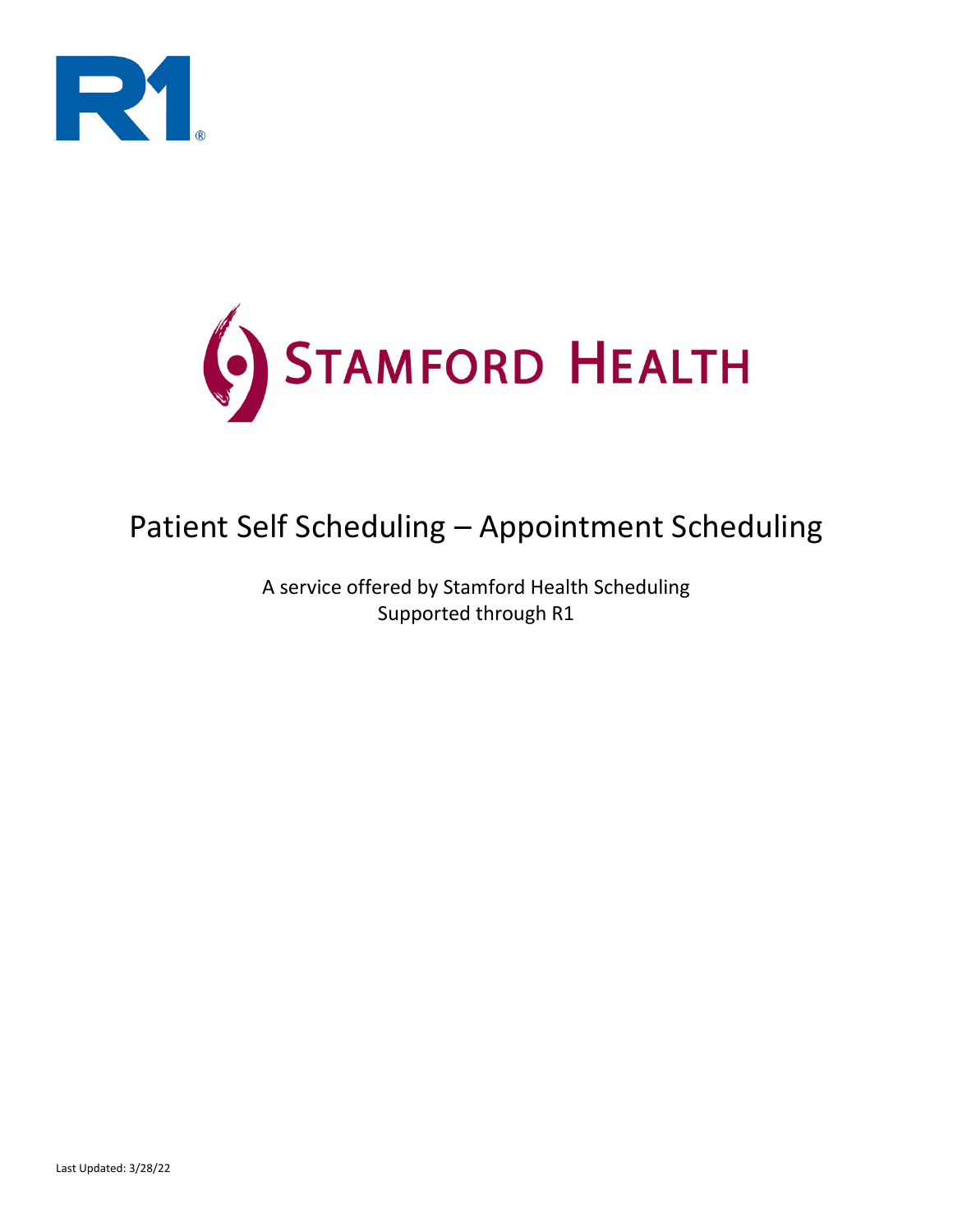### Logging In

Once your provider has submitted an order, you will receive an invitation to schedule your own appointment via text and/or email. The portal can also be accessed through [https://Stamford.r1rcm.com/app](https://stamford.r1rcm.com/app)

| <b>AMFORD</b><br>:ALTH |                      |                   |  |
|------------------------|----------------------|-------------------|--|
|                        | How can we help you? |                   |  |
|                        |                      |                   |  |
|                        | Manage Appointments  | Create an Account |  |

#### Creating an Account

Initially, an account must be created when accessing the site. Fill in the requested information. Click **Create** at the end to complete the account creation process.

\*All future visits will remember your account information and can be accessed by selecting **Manage Appointments**.

| How can we help you?          |                                                               |                                              |              |                                                  |
|-------------------------------|---------------------------------------------------------------|----------------------------------------------|--------------|--------------------------------------------------|
| Manage Appointments           |                                                               | Create an Account                            |              |                                                  |
| <b>Create Account</b>         |                                                               | Phone                                        |              | Email                                            |
| <b>Name</b>                   |                                                               | Number *<br>$Type *$<br>$\checkmark$         | Ext          | Email *                                          |
| First Name *                  |                                                               | <b>Home Address</b>                          |              | Confirm Email *                                  |
| Last Name *                   |                                                               | Address 1: Street address or P.O. Box *      |              | Password                                         |
| <b>Personal Information</b>   |                                                               | Address 2: Suite, building floor, unit, etc. |              | Password *                                       |
| Date of Birth *               | $\mathop{\boxplus}\limits^{\scriptscriptstyle\longleftarrow}$ | $City *$                                     |              | Confirm Password *                               |
| Gender *                      | $\checkmark$                                                  | State *                                      | $\checkmark$ | Acknowledgements                                 |
| <b>Social Security Number</b> | Ø                                                             | Post/Zip Code *                              |              | $\mathbf{r}$<br>I agree to the R1 Privacy Policy |
|                               |                                                               |                                              |              | Create<br>Cancel                                 |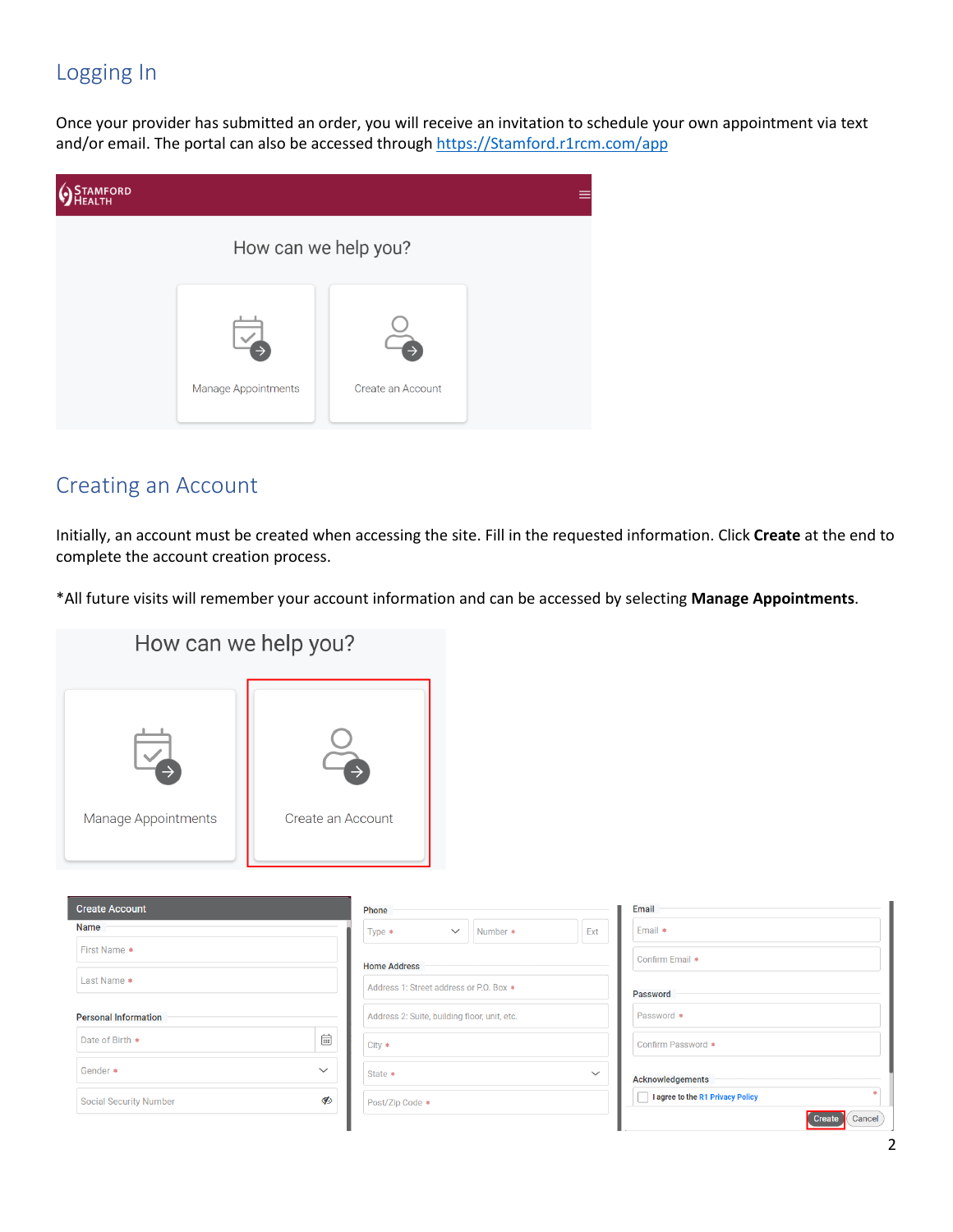#### Booking an Appointment

1. Select **Book Appointment** to start scheduling your own appointment. Invitations to schedule your own appointment are found at the top right under **Pending Appointments**. The Appointments page also lists upcoming and past appointments.



- 2. Select your **insurance(s)**. Click **Next** to proceed.
	- a. Click **Add Insurance** if a new insurance needs to be added to your account.

| <b>Appointment Details</b>                                                                                              | Insurance Information                                                                                                                      |
|-------------------------------------------------------------------------------------------------------------------------|--------------------------------------------------------------------------------------------------------------------------------------------|
| <b>FRANKLIN RICHARDS</b>                                                                                                | Insurance for this appointment? (required)                                                                                                 |
| CT Chest W Iv Con<br>( ା<br>Location to be determined<br>$\circ$<br>Date and time to be<br>$(\mathbb{Q})$<br>determined | 业<br>AARP HEALTHCARE OPTIONS - AARP 1<br><b>SUSAN STORM</b><br>Aetna $(i)$<br>Susan Storm<br>SELF PAY - SP (1)<br><b>FRANKLIN RICHARDS</b> |
|                                                                                                                         | Add Insurance or Other<br>Cancel<br><b>Next</b>                                                                                            |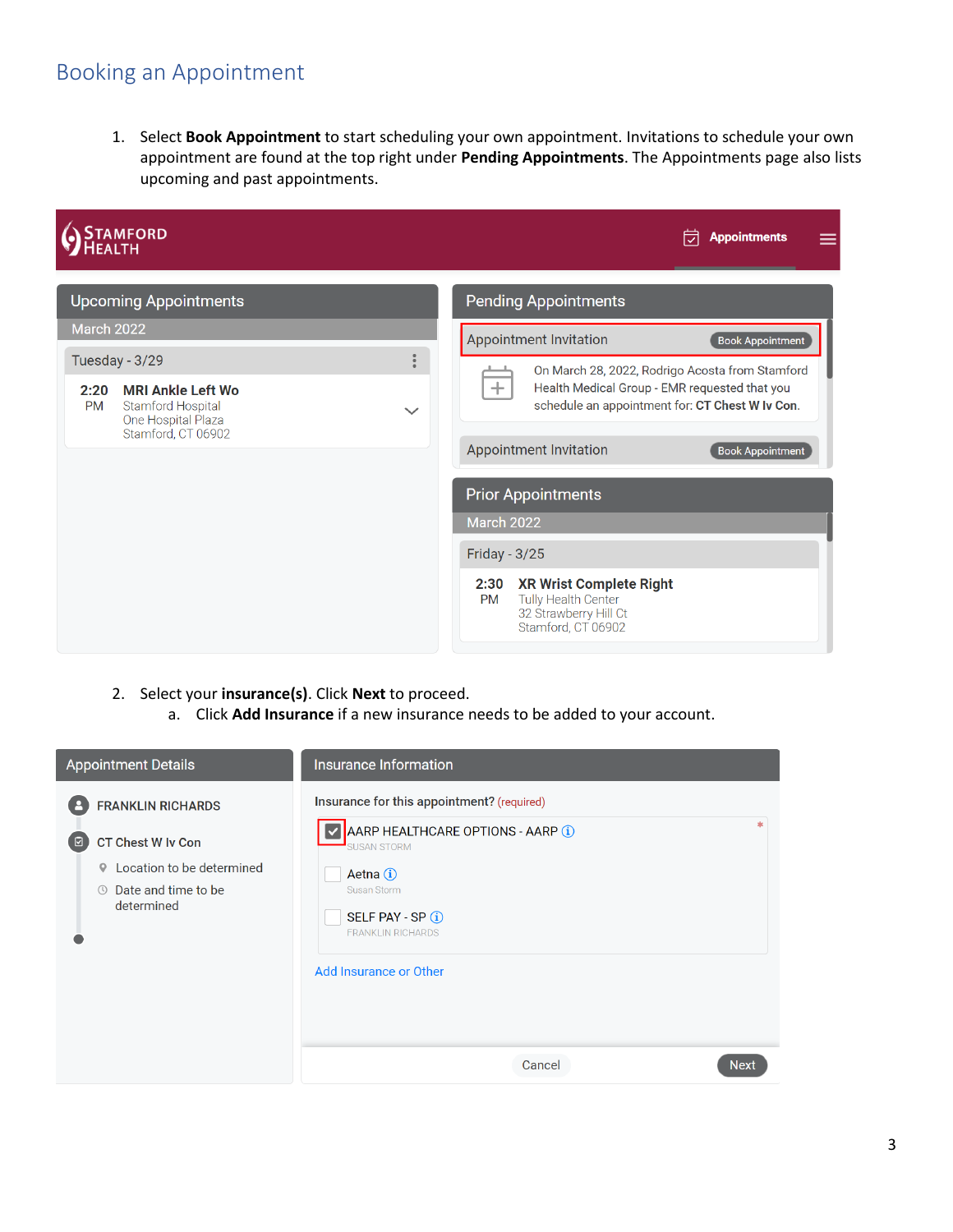3. Answer all questions associated to the procedure. These answers help appropriately schedule your appointment for the right time and location. Click **Next** to proceed.

| <b>Appointment Details</b>                                                                                                                       | <b>Provide Information</b>                                                                                                                                                                                                                                                                                    |  |
|--------------------------------------------------------------------------------------------------------------------------------------------------|---------------------------------------------------------------------------------------------------------------------------------------------------------------------------------------------------------------------------------------------------------------------------------------------------------------|--|
| <b>FRANKLIN RICHARDS</b><br><b>CT Chest W Iv Con</b><br>⊡<br>Location to be determined<br>9.<br>Date and time to be<br>$\circledR$<br>determined | Do you have any of the following? (required)<br>No Issues<br>$\overline{\mathsf{v}}$<br><b>Diabetic</b><br><b>Kidney Disease</b><br>High Blood Pressure on meds<br><b>Kidney Cancer</b><br><b>Kidney Transplant</b><br><b>Single Kidney</b><br>Additional Information<br>Cancel<br><b>Back</b><br><b>Next</b> |  |

4. Select the **location(s)** you would prefer to have your appointment. You may select more than one location. Click **Next** to proceed.

| <b>Appointment Details</b>                                                                                                                                                       | Select Your Preferred Location(s)                                                                                 |                       |
|----------------------------------------------------------------------------------------------------------------------------------------------------------------------------------|-------------------------------------------------------------------------------------------------------------------|-----------------------|
| <b>FRANKLIN RICHARDS</b>                                                                                                                                                         | Sort by availability                                                                                              | $\checkmark$<br>-(O)  |
| <b>CT Chest W Iv Con</b><br>Location to be determined<br>9<br>Date and time to be<br>$\left(\begin{smallmatrix} \downarrow \\ \downarrow \end{smallmatrix}\right)$<br>determined | <b>Stamford Hospital</b><br>One Hospital Plaza<br>Stamford, CT 06902<br>1.8 mi   岗 Appointments this week         |                       |
|                                                                                                                                                                                  | <b>Tully Health Center</b><br>32 Strawberry Hill Ct<br>Stamford, CT 06902<br>2.2 mi   岗 Appointments this week    |                       |
|                                                                                                                                                                                  | <b>Darien Imaging Center</b><br>6 Thorndal Cir Suite 104<br>Darien, CT 06820<br>4.6 mi   岗 Appointments this week |                       |
|                                                                                                                                                                                  | <b>Back</b>                                                                                                       | Cancel<br><b>Next</b> |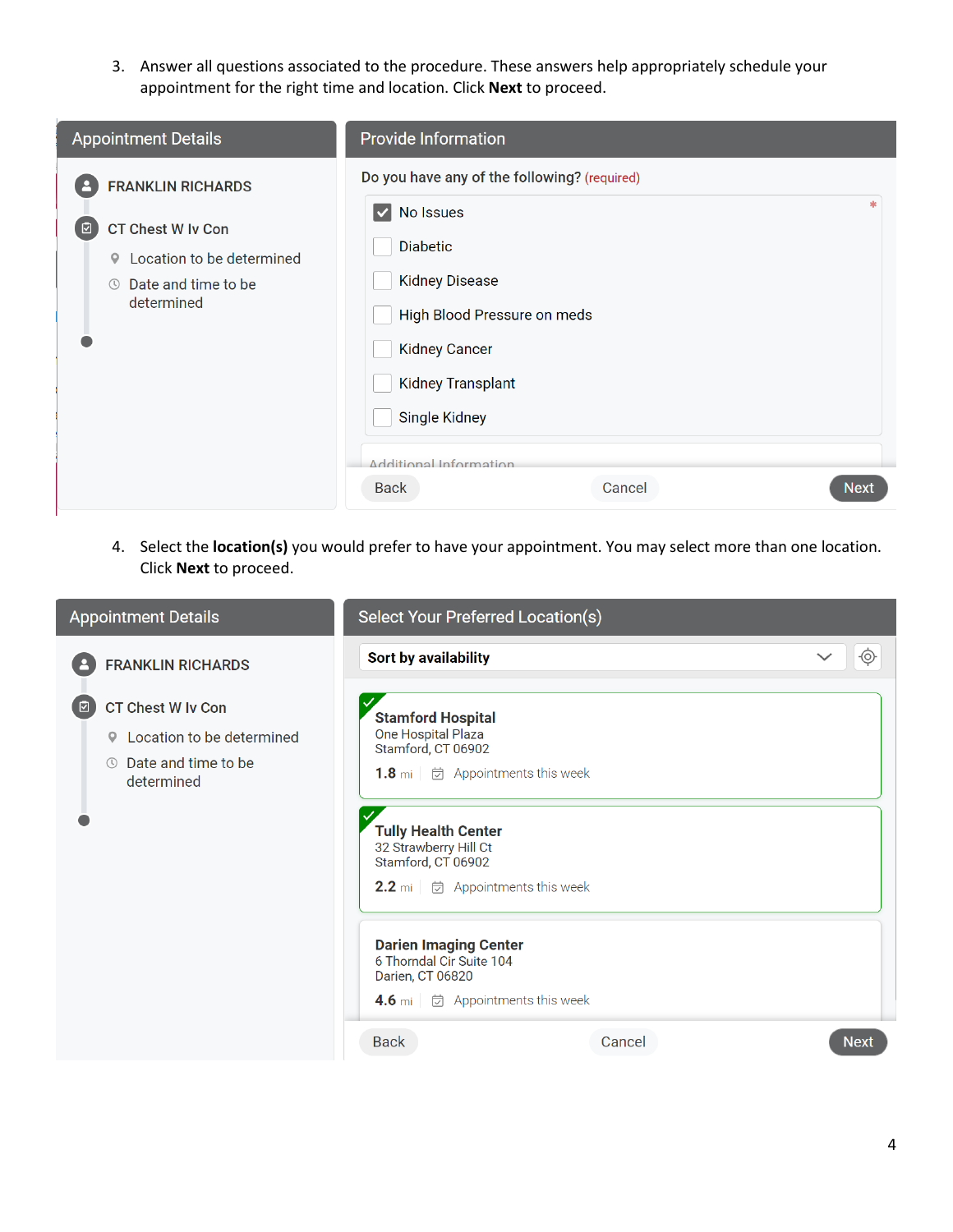5. Select the **date/time** that works best. Click **Next** to proceed.

| <b>Appointment Details</b>                                                |                                                                    |                |      | <b>Select Appointment Date and Time</b> |        |                                |                                                         |      |                    |
|---------------------------------------------------------------------------|--------------------------------------------------------------------|----------------|------|-----------------------------------------|--------|--------------------------------|---------------------------------------------------------|------|--------------------|
| Ρ<br><b>FRANKLIN RICHARDS</b>                                             | <b>Stamford Hospital</b><br>One Hospital Plaza, Stamford, CT 06902 |                |      |                                         |        | Use this to<br>change location |                                                         |      |                    |
| 7<br><b>CT Chest W Iv Con</b>                                             | Apr 03 - Apr 09                                                    |                |      |                                         |        |                                | $\boxplus$<br>$\langle$<br>$\left\langle \right\rangle$ |      |                    |
| <b>Stamford Hospital</b><br>9<br>One Hospital Plaza<br>Stamford, CT 06902 | <b>SUN</b>                                                         |                |      | <b>AM</b> Appointments available        |        |                                |                                                         |      | $\checkmark$       |
| Monday, April 4, 2022<br>$\circledcirc$<br>8:20 am                        |                                                                    | <b>PM</b>      |      | No appointments available               |        |                                |                                                         |      |                    |
|                                                                           |                                                                    | AM             | 7:20 | 7:40                                    | 8:00   | 8:20                           | 9:00                                                    | 9:20 | $\curvearrowright$ |
|                                                                           |                                                                    |                | 9:40 | 10:20                                   | 11:20  |                                |                                                         |      |                    |
|                                                                           |                                                                    | <b>PM</b>      | 1:00 | 1:20                                    | 1:40   | 2:00                           | 2:20                                                    | 2:40 | $\curvearrowright$ |
|                                                                           | 03<br><b>MON</b><br>04<br><b>THE</b><br><b>Back</b>                |                | 3:00 | 3:20                                    | 3:40   | 4:20                           | 4:40                                                    | 5:00 |                    |
|                                                                           |                                                                    |                | 5:40 | 6:00                                    |        |                                |                                                         |      |                    |
|                                                                           |                                                                    | A <sub>R</sub> |      |                                         |        |                                |                                                         |      |                    |
|                                                                           |                                                                    |                |      |                                         | Cancel |                                |                                                         |      | <b>Next</b>        |

6. After all fields have been completed, select **Schedule** to book the appointment. The **Patient Instruction**  section will provide helpful information in preparation for your appointment.